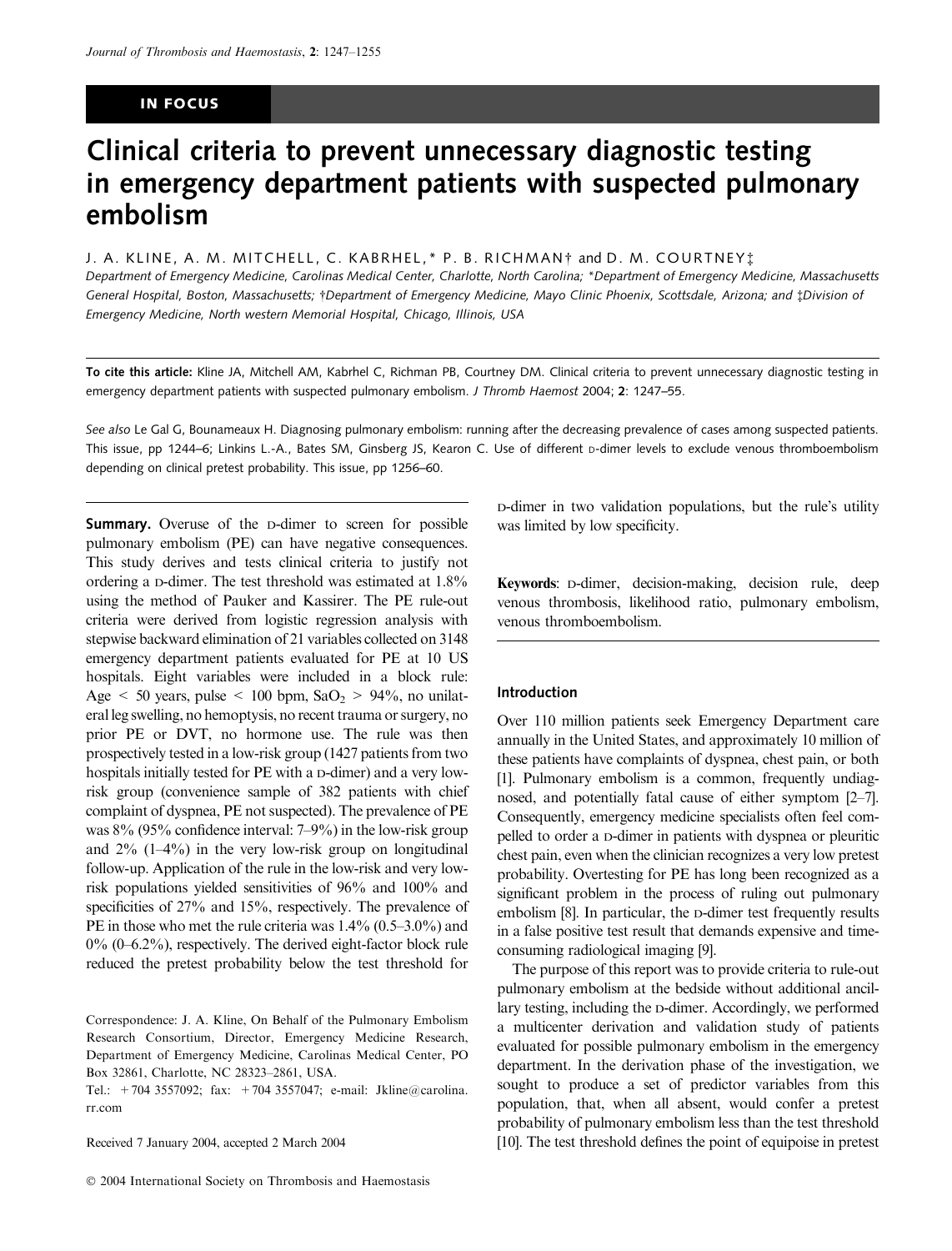probability. When the pretest probability is lower than the test threshold, the probability that the patient will be harmed by further testing (including a screening test such as the D-dimer) exceeds the probability that the patient will benefit from further testing. We also constructed the rule to allow its use in patients with dyspnea or chest pain. In the validation phase, we test the derived rule in two populations of emergency department patients, one low-risk, and in a very low-risk group. The low risk group was studied primarily to test the sensitivity of the rule. The very low risk group was studied primarily to test the feasibility of the rule, i.e. whether the rule would be negative in a sufficient percentage of patients to make it useful.

We also compare the performance of the derived rule to a Canadian score  $\leq$  2. Although the Canadian score was designed for use with D-dimer testing, one study found that only 1.3% of patients with a Canadian score  $\leq$  2 were diagnosed with pulmonary embolism, suggesting utility for our purpose [11].

## Methods

This research protocol was approved by the Institutional Review Board of Carolinas HealthCare System and the Human Research Committee of Partners HealthCare System. Derivation data for this study originated from 10 emergency departments in the United States (see acknowledgments). Each of 21 independent variables was collected from 3148 emergency department patients who underwent evaluation for possible pulmonary embolism (Table 1). During data collection, explicit definitions of each variable were used as described in the appendix. Patients were evaluated for pulmonary embolism

Table 1 Clinical characteristics and P-values from logistic regression in the derivation population ( $N = 3148$ )

| <b>Continuous variables</b>     | Mean | SD            | $P$ (full model) |
|---------------------------------|------|---------------|------------------|
| Age (years)                     | 48   | 17.9          | ${}< 0.0001$     |
| Pulse rate (beats $min^{-1}$ )  | 92   | 20.3          | 0.0001           |
| Systolic blood pressure (mmHg)  | 137  | 24.8          | 0.0004           |
| Room air pulse oximetry $(\% )$ | 96   | 4.4           | ${}< 0.0001$     |
| <b>Categorical variables</b>    | N    | $\frac{0}{0}$ |                  |
| $VTE +$                         | 348  | 11.0          |                  |
| Female gender                   | 2162 | 68.6          | 0.033            |
| Dyspnea                         | 2262 | 71.8          | 0.0001           |
| Cough                           | 974  | 30.9          | 0.0415           |
| Pleuritic chest pain            | 1584 | 50.3          | 0.3772           |
| Substernal chest pain           | 1357 | 43.1          | 0.6577           |
| Sudden onset of symptoms        | 1422 | 45.2          | 0.0327           |
| Syncope                         | 124  | 3.9           | 0.8203           |
| Hemoptysis                      | 107  | 3.4           | 0.0009           |
| Unilateral leg swelling         | 298  | 9.5           | ${}< 0.0001$     |
| Asthma, COPD or active wheezing | 490  | 15.6          | 0.0009           |
| Current smoker                  | 994  | 31.6          | 0.9066           |
| Recent surgery                  | 293  | 9.3           | 0.0017           |
| Immobility                      | 314  | 10.0          | 0.0193           |
| Prior PE or DVT                 | 389  | 12.4          | ${}< 0.0001$     |
| Prior or current malignancy     | 407  | 12.9          | 0.6322           |
| Hormone use                     | 330  | 10.4          | 0.0003           |
| Pregnancy or post partum        | 116  | 3.7           | 0.2649           |
|                                 |      |               |                  |

P-values from multivariate regression analysis.

based upon the unstructured threshold defined as 'enough clinical suspicion for pulmonary embolism that a boardcertified emergency physician thought that a formal evaluation for pulmonary embolism was necessary. All data were prospectively collected with the exception of four categorical variables that were collected retrospectively on 744 (23%) patients using structured chart review which included internal testing for interobserver reliability (kappa > 0.5 for all variables). All 21 variables were coded for all 3148 patients. Criterion standard for diagnosis included computerized tomography (CT) angiography in 196 patients, CT angiography with CT venography [12] in 1116 patients, ventilation-perfusion scintillation lung scanning in 1055 patients (372 followed by duplex ultrasound of the extremities), pulmonary angiography in 110 patients, and autopsy in 21 patients. Six hundred and fifty patients in the derivation study had pulmonary embolism ruled out without pulmonary vascular imaging using a structured protocol that included a D-dimer plus an alveolar deadspace measurement and 90-day follow-up as we have previously described [13]. Diagnosis of pulmonary embolism in the derivation study required the endpoint of treatment for either pulmonary vascular thrombosis or definite deep venous thrombosis or diagnosis of these entities at autopsy. To prospectively test for interobserver variability of the 21 variables, a convenience sample of 129 patients was examined by two independent physician observers who collected all 21 variables using a written data collection protocol and form. These observers performed their measurements 10 min apart on same subjects and were blinded to each other's results.

The derived criteria were tested in a low-risk population and a very low-risk population. The low-risk population consisted of 1427 emergency department patients prospectively studied at Carolinas Medical Center  $(N = 867)$  and Brigham and Women's Hospital ( $N = 560$ ) from 1 January 2001 through 30 June 2003. All low-risk validation patients were selected using the same broad, unstructured entry criterion as in the derivation study except that clinicians believed that patients were at low enough risk to justify exclusion of pulmonary embolism on the basis of a negative D-dimer. Throughout the study period, Carolinas Medical Center employed the SimpliFY assay (Agen Biomedical, Brisbane Australia) and Brigham and Women's hospital employed the VIDAS assay (< 500 FEU/mL, bio Merieux SA, Marcy-Etoile, France). The diagnostic utility of these assays in the emergency department setting has been reviewed [14]. CT angiography, CT angiography-venography or ventilation-perfusion lung scanning with selected use of venous ultrasonography was performed if D-dimer testing was abnormal. Using the same written definitions of terms, clinicians [physician assistants  $(4\%)$ , attending physicians  $(36\%)$ , and residents  $(60\%)$ ] prospectively completed a mandatory computerized data collection form that recorded all 21 variables on all low-risk patients prior to completion of diagnostic test results. In addition, patients were asked the questions necessary to compute the Canadian pulmonary embolism score [15]. Clinicians completing data entry were not provided with the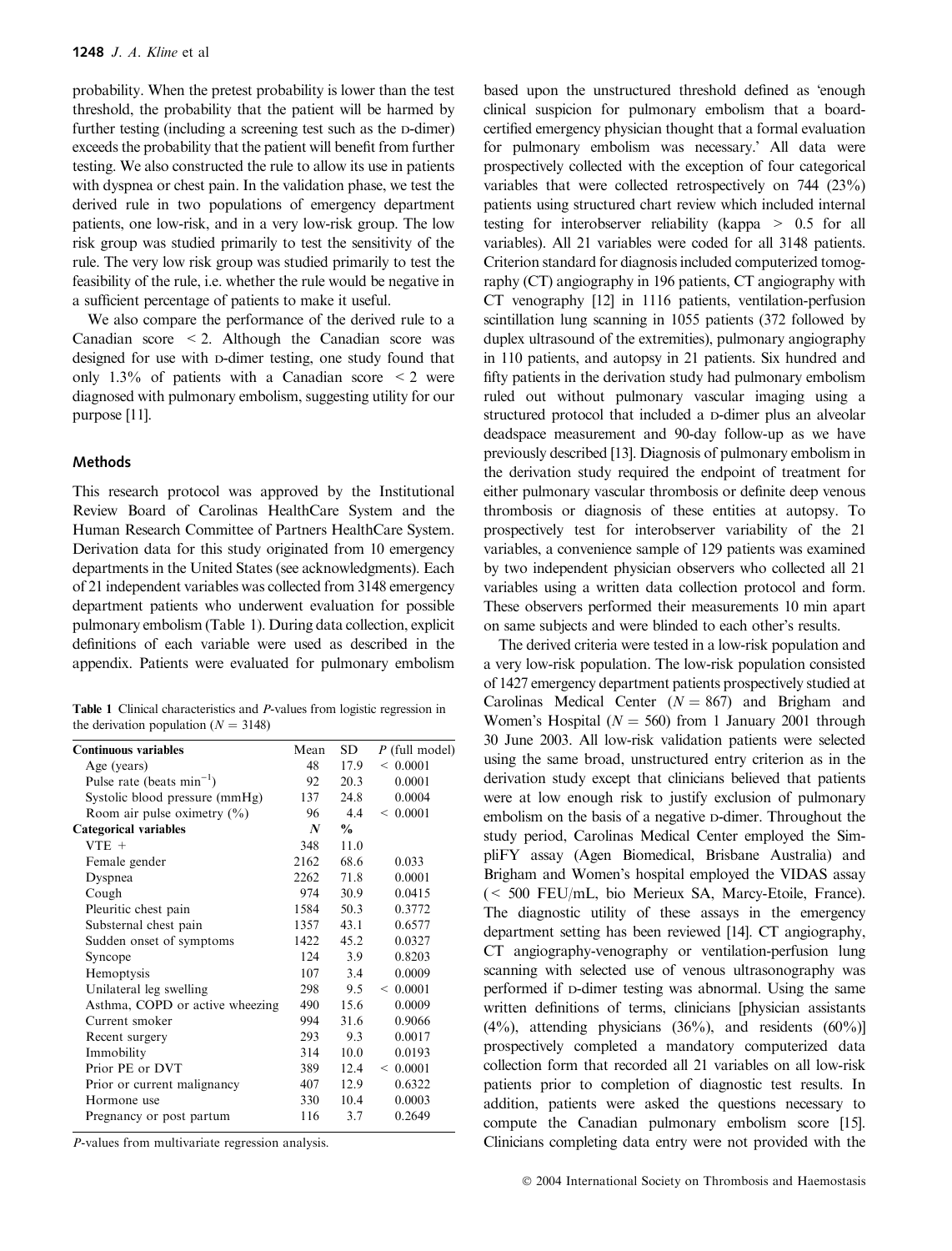information required to compute the rule derived in this report nor to compute the Canadian score, although the method to compute the latter was published prior to the time of data collection. Upon discharge from the emergency department, all low-risk patients were told and received written instructions to return immediately to the emergency department if symptoms prompting the evaluation persisted or if other symptoms of pulmonary embolism occurred. Each low-risk patient was followed until 90 days after enrollment using the combination of telephone follow-up, examination of medical records and contact with the patient's personal physician. We considered a true positive outcome for any patient who received anticoagulation, vena caval interruption for venous thromboembolism, or who died from undiagnosed pulmonary embolism [13].

The very low-risk validation population consisted of a convenience sample of 382 prospectively studied adult emergency department patients at Carolinas Medical Center during 2003 who were evaluated for dyspnea, and who were not part of either the derivation or low-risk groups. Patients were identified by one research nurse who continuously surveyed adult patients (age  $> 18$  years) presenting to the emergency department during weekday hours, and who were identified by the triage nurse as having some type of breathing complaint. The research nurse approached each patient to determine eligibility. The enrollment criteria required: (i) The patient answered yes to the question was shortness of breath the most important or just as important as the main reason you came to the emergency department today? and (ii) The emergency physician stated to the research nurse that pulmonary embolism was not the most likely diagnosis.While the very low-risk patients were physically in the emergency department, an experienced research nurse recorded 21 clinical variables on a standardized form. These variables were identical to that which had been collected previously for patients in the derivation phase of the study. Very low-risk patients then underwent diagnostic testing at the discretion of the attending physician. Admitted patients were followed each day while in the hospital and all very low risk patients were followed prospectively for 90 days in the same fashion as the low-risk group. The primary objective was to test the potential specificity of the derived pulmonary embolism rule-out criteria (hereafter termed the PERC rule) to determine how often the rule could assist the implicit decision to not order a D-dimer in this very low-risk group.

All statistical analyzes were performed using STATSDIRECT software (version 2.2.3) Continuous data are presented as means  $\pm$  standard deviation or proportions and 95% confidence intervals (CIs) computed from the Clopper–Pearson method (Stats Direct $\odot$  vs. 2.2.3). Means and proportions were compared with the 95% CI for differences [16]. The 21 variables in the derivation set were tested for significance ( $P < 0.05$ ) using logistic regression analysis. Model fit was tested using the goodness of fit chi square and the Hosmer–Lemeshow statistic [17]. Variable selection was accomplished using a modified backward stepwise process. First, we excluded variables that did not have significance. Second, significant continuous variables (e.g. age) were dichotomized by receiver operating characteristic curve analysis to determine the cut-off corresponding to the lowest likelihood ratio negative. Third, we computed Cohen's  $\kappa$ for categorical and dichotomized variables and excluded any variables that had a lower limit  $95\%$  CI for  $\kappa$  less than 0.40 [18]. The logistic regression equation was performed using all remaining variables, and the equation was solved for the Pvalue (probability). For the PERC rule, we sought to produce a simple, all-negative rule-out criteria. We therefore excluded variables that were negatively associated with venous thromboembolism. We then tested the ability of the solved logistic regression equation, the negative PERC rule, and the Canadian score  $\leq$  2 to reduce the pretest probability below the test threshold in the low and very low risk populations. The test threshold was estimated at 1.8%, using the method of Pauker and Kassirer as described in the appendix [10].

# Results

Clinical characteristics of the derivation population are shown in Table 1. The prevalence of pulmonary embolism was 11% (95% CI: 10–12%). The 21 variables were reduced as illustrated in Fig. 1. First, logistic regression analysis found six variables to be non-significant: pleuritic chest pain, substernal chest pain, syncope, smoking status, malignancy and pregnancy or immediate postpartum status. The continuous variables were then dichotomized by receiver operating characteristic curve analysis (curves not shown). The rounded cutoffs that generated the lowest likelihood ratio negative were age < 50 years, pulse rate  $\leq$  100 beats min<sup>-1</sup>, systolic blood pressure  $\leq$ 110 mmHg, and pulse oximetry reading > 94%. Second, the variables immobility and sudden onset of symptoms were excluded due to low interobserver reliability  $\kappa = 0.30$  (95% CI: 0.12–0.48) and  $\kappa = 0.48$  (0.30–0.66), respectively,]. Third,



Fig. 1. Flow diagram showing the process used to derive the 8-factor block rule.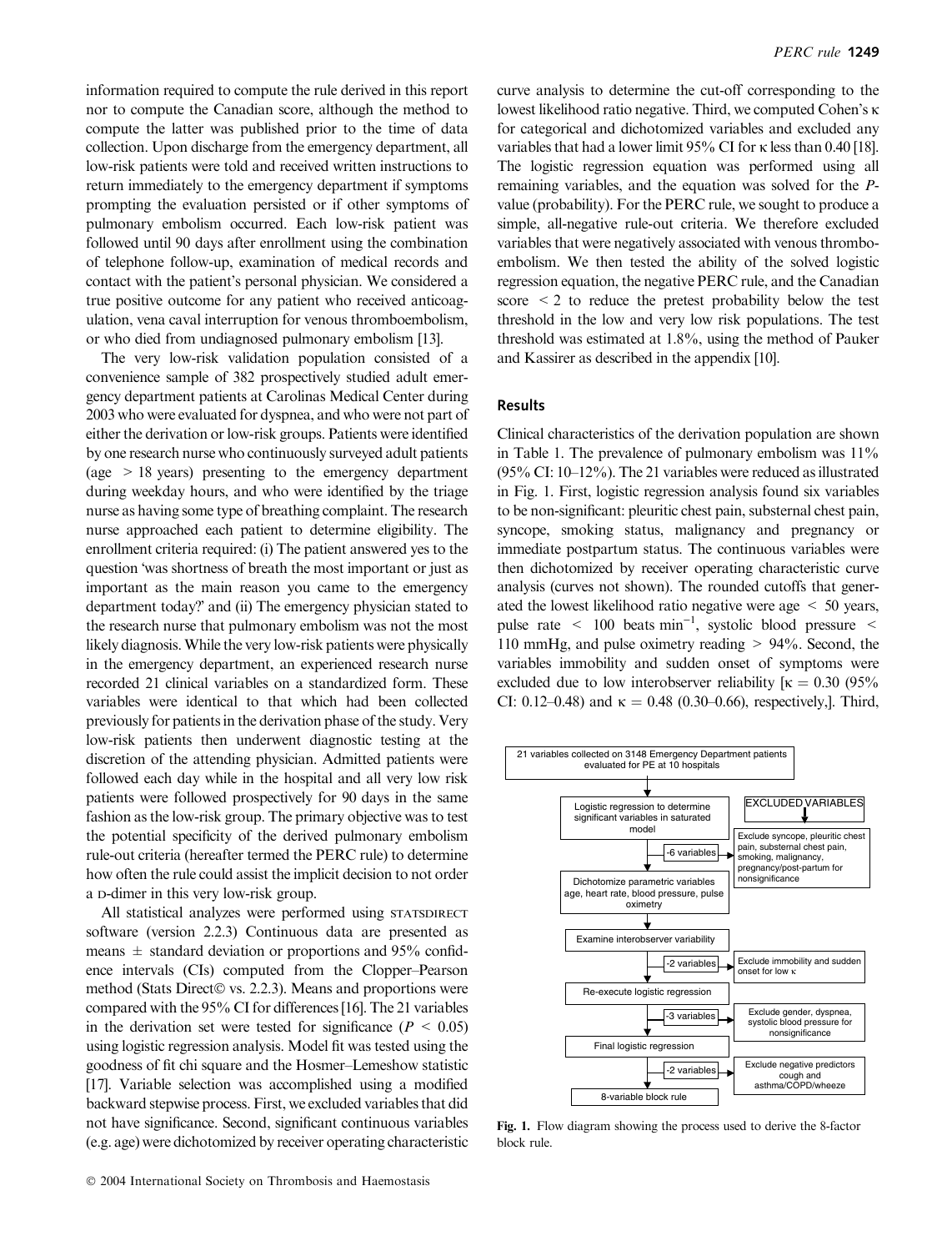Table 2 Results of the final logistic regression model

|                         |             | Standard |              | Odds  | Bias corrected          |
|-------------------------|-------------|----------|--------------|-------|-------------------------|
| Parameter               | Coefficient | error    | $P$ -value   | ratio | $95\%$ CIs <sup>*</sup> |
| Constant                | $-3.1246$   | 0.1257   | P < 0.0001   | 0.1   | NA                      |
| Age $> 50$              | 0.5449      | 0.1272   | P < 0.0001   | 1.7   | $1.3 - 2.2$             |
| Pulse rate $> 100$      | 0.451       | 0.1253   | $P = 0.0003$ | 1.6   | $1.2 - 2.0$             |
| $SaO_2 < 95\%$          | 1.2049      | 0.1324   | P < 0.0001   | 3.3   | $2.5 - 4.4$             |
| Cough                   | $-0.3768$   | 0.1417   | $P = 0.0078$ | 0.6   | $0.5 - 0.9$             |
| Hemoptysis              | 1.0382      | 0.2678   | $P = 0.0001$ | 2.8   | $1.6 - 4.8$             |
| Unilateral leg swelling | 1.0844      | 0.1549   | P < 0.0001   | 3.0   | $2.2 - 4.1$             |
| Asthma/COPD/wheeze      | $-0.6072$   | 0.184    | $P = 0.001$  | 0.5   | $0.4 - 0.8$             |
| Surgery or Trauma       | 0.6651      | 0.1702   | P < 0.0001   | 1.9   | $1.3 - 2.7$             |
| Prior PE or DVT         | 0.6354      | 0.1586   | P < 0.0001   | 1.9   | $1.3 - 2.6$             |
| Hormone use             | 0.5166      | 0.1818   | $P = 0.0045$ | 1.7   | $1.2 - 2.4$             |

SaO<sub>2</sub> pulse oximetry reading with the patient breathing room air; PE pulmonary embolism; DVT, deep venous thrombosis. \*From 1000 Bootstrap iterations.

Model analysis: logit  $P = -3.125 + 0.5445$  Age  $> 50 + 0.451$  HR  $> 100 + 1.205$  SaO<sub>2</sub>  $< 95\% - 0.376$  COUGH + 1.038 HEMOPTYSIS + 1.084 UNILAT\_LEG\_SWELLING – 0.607 AST\_COPD\_WHEEZE + 0.665 TRAUMA\_SURGERY + 0.635 DVT\_PE + 0.516 HRT\_OCP; deviance (likelihood ratio) chi-squared = 276.8, d.f. = 10, P < 0.0001; Pseudo (McFadden) R-square = 0.421; Pseudo (likelihood ratio index) R-square  $= 0.126$ ; Pearson chi-squared goodness of fit  $= 386.31$ , d.f.  $= 290$ ,  $P = 0.0001$ . Deviance goodness of fit  $= 379.960$ , d.f.  $= 290$ .  $P = 0.0003$ ; Hosmer–Lemeshow test = 5.23, d.f. = 7,  $P = 0.630$ .

the logistic regression equation was re-executed with 13 dependent variables; gender, dyspnea and systolic blood pressure were excluded for non-significance. The final logistic regression equation included 10 variables (Table 2). Model fit was adequate based upon the likelihood ratio chi-squared and the Hosmer–Lemeshow statistics. Lastly, to develop a straight, all negative block rule, we excluded two negative predictor variables, cough and asthma/chronic obstructive pulmonary disease/active wheezing. The final PERC rule negative required age  $\lt$  50 years, pulse  $\lt$  100, pulse oximetry  $> 94\%$ , no unilateral leg swelling, no hemoptysis, no recent surgery, no prior pulmonary embolism or deep venous thrombosis, and no oral hormone use. The PERC rule was then tested in two populations drawn from the emergency department setting as illustrated in Fig. 2.

The clinical characteristics of the two validation populations are shown in Table 3. Ninety percent of low-risk patients had a complaint of dyspnea or chest pain or both. One hundred and fourteen low-risk patients 114/1427 or 8% (95% CI 6.6–9.5%)



Fig. 2. Schematic overview of validation testing of the block rule.

were diagnosed and treated for venous thromboembolism within 90 days. Seven hundred and ninety (55%) low-risk patients had venous thromboembolism excluded on the basis of D-dimer testing plus the absence of venous thromboembolism on 90-day follow-up (none lost to follow-up). In 637

Table 3 Clinical features of the two validation populations

|                                    | Low prevalence<br>population<br>$(N = 1427)$ |               | Very low preval-<br>ence population<br>$(N = 382)$ |                |
|------------------------------------|----------------------------------------------|---------------|----------------------------------------------------|----------------|
| Clinical feature                   | Mean                                         | <b>SD</b>     | Mean                                               | <b>SD</b>      |
| Age (years)                        | 47                                           | 17            | 56                                                 | 18             |
| Pulse rate (beats $min^{-1}$ )     | 91                                           | 20            | 94                                                 | 21             |
| Systolic blood pressure<br>(mmHg)  | 135                                          | 27            | 133                                                | 25             |
| Room air pulse                     | 97                                           | 4             | 95                                                 | 5              |
| oximetry (%)                       | $\boldsymbol{N}$                             | $\frac{0}{0}$ | $\boldsymbol{N}$                                   | $\frac{0}{0}$  |
| $VTE +$                            | 114                                          | 8             | 9                                                  | 2              |
| Female gender                      | 852                                          | 60            | 214                                                | 56             |
| Dyspnea                            | 940                                          | 66            | 382                                                | 100            |
| Cough                              | 262                                          | 30            | 177                                                | 46             |
| Pleuritic chest pain               | 698                                          | 49            | 55                                                 | 15             |
| Substernal chest pain              | 529                                          | 37            | 106                                                | 28             |
| Sudden onset of symptoms           | 528                                          | 60            | 118                                                | 31             |
| Syncope                            | 61                                           | 7             | 7                                                  | $\overline{2}$ |
| Hemoptysis                         | 36                                           | 3             | 15                                                 | $\overline{4}$ |
| Unilateral leg swelling            | 153                                          | 11            | 35                                                 | 9              |
| Asthma, COPD or<br>active wheezing | 311                                          | 22            | 135                                                | 35             |
| Current smoker                     | 554                                          | 39            | 140                                                | 37             |
| Recent surgery                     | 138                                          | 10            | 25                                                 | 7              |
| Immobility                         | 65                                           | 6             | 67                                                 | 18             |
| Prior PE or DVT                    | 169                                          | 12            | 32                                                 | 8              |
| Prior or current malignancy        | 176                                          | 12            | 39                                                 | 10             |
| Hormone use                        | 143                                          | 10            | 17                                                 | $\overline{4}$ |
| Pregnancy or post partum           | 36                                           | 4             | 10                                                 | 3              |
| PE most likely diagnosis           | 655                                          | 46            | $\mathbf{0}$                                       | $\theta$       |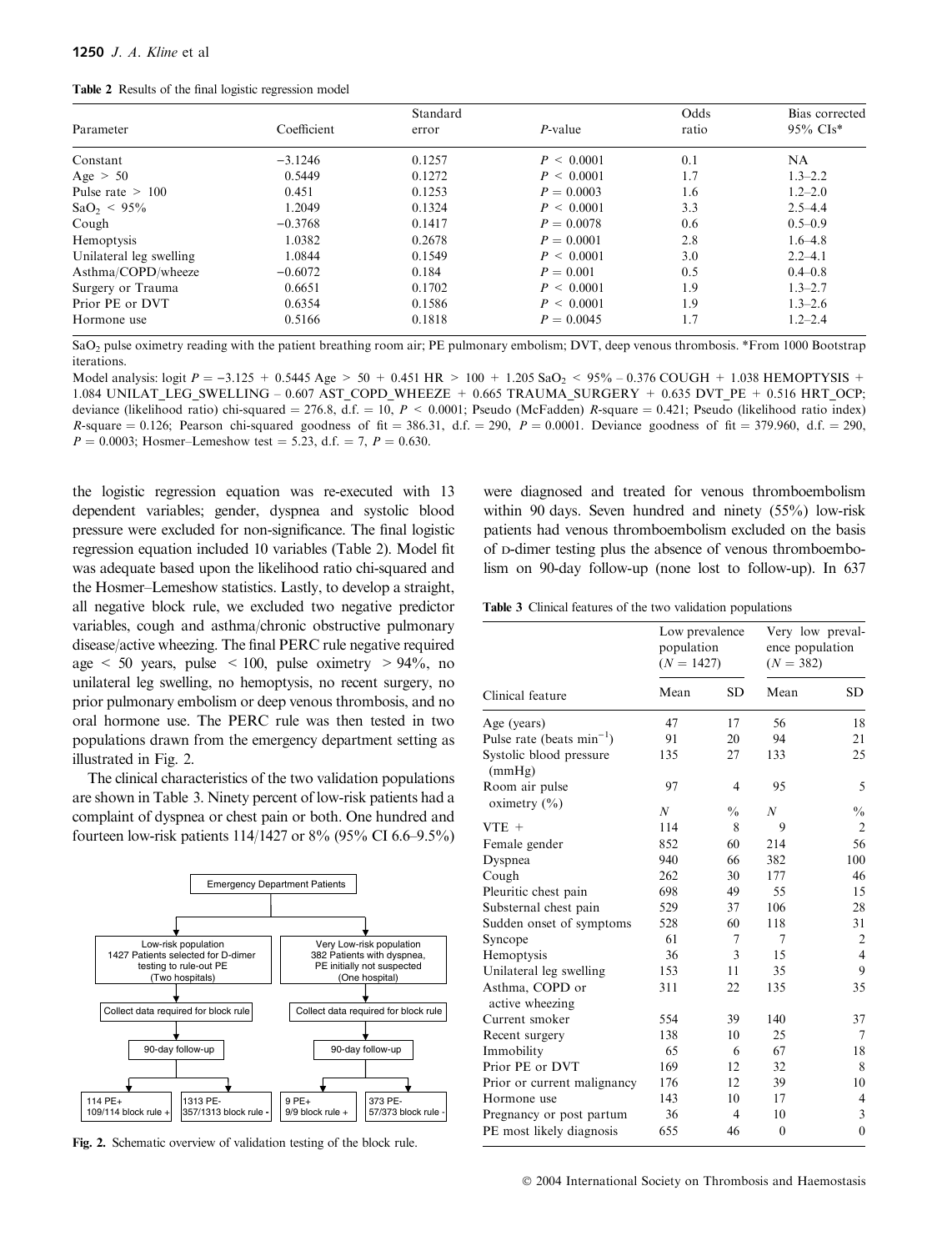Table 4 Diagnostic performance of the derived rule in the two validation populations

|                                           | Sensitivity $(\%)^*$ | Specificity $(\%)^*$ | False negative rate $(\frac{6}{6})^*$ | $\%$ of total |
|-------------------------------------------|----------------------|----------------------|---------------------------------------|---------------|
| Low-risk population ( $N = 1427$ )        |                      |                      |                                       |               |
| $P \leq 1.8\%$ from equation <sup>†</sup> | $99(95-100)$         | $1(0-2)$             | $5.0(1-25)$                           |               |
| Block rule negative:                      | 96 (90–99)           | $27(25-30)$          | $1.4(0.4-3.2)$                        | 25            |
| Canadian score $\leq 28$                  | $76(67-84)$          | $44(41-47)$          | $4.5(3.0-6.5)$                        | 42            |
| Very low-risk population ( $N = 382$ )    |                      |                      |                                       |               |
| $P \leq 1.8\%$ from equation              | $100(59-100)$        | $2(0-4)$             | $0(0-40)$                             | 2             |
| Block rule negative                       | $100(59-100)$        | $15(11-18)$          | $0(0-6)$                              | 15            |
| Canadian score $\leq$ 2                   | 78 (40–97)           | $77(72 - 81)$        | $0.7(0-7)$                            | 75            |

\*95% CIs shown in parenthesis.  $P = 1/(1 + \exp(-3.1246 + 0.5449 \times \text{Age} > 50 + 0.451 \times \text{HR} > 100 + 1.2049 \times \text{SaO} > 95\% - 0.3768$ COUGH +  $1.0382 \times$  HEMOPTYSIS +  $1.0844 \times$  UNILAT\_LEG\_SWELLING –  $0.6072 \times$  AST\_COPD\_WHEEZE + 0.6651  $\times$  TRAUMA  $SURGERN + 0.6354 \times DVT\_PE + 0.5166 \times HRT\_OCP$ ).  $\frac{4}{1}Age < 50$  years, pulse rate < 100 beats min<sup>-1</sup>, pulse osimetry reading < 95%, nounilateral leg swelling, no hemoptysis, no recent surgery, no prior pulmonary embolism or deep venous thrombosis and no oral hormone use. §Computed according to the method described by Wells *et al.* [15]

low-risk patients, the D-dimer was positive but pulmonary embolism excluded on the basis of negative pulmonary vascular imaging [CT angiography-venography  $(N = 215)$ , CT angiography ( $N = 275$ ), scintillation lung scanning ( $N =$ 126), or pulmonary angiography  $(N = 21)$ ] plus the absence of diagnosis of venous thromboembolism on 90-day follow-up.

In the very low-risk population, the most common initial diagnoses were rule out acute coronary syndrome (22%), congestive heart failure (21%), asthma exacerbation (15%), pneumonia (12%), chronic obstructive pulmonary disease  $(7\%)$ , upper respiratory infection or bronchitis  $(6\%)$ . In 52/382 (13%) patients, a D-dimer was ordered later in the emergency department and 37 others had a D-dimer ordered after admission to the hospital. The D-dimer was positive in 42/89 patients (47%). Sixty-five very low-risk patients underwent pulmonary vascular imaging, 28 others had venous ultrasonography. Almost all of this diagnostic testing (90%) was performed in the 193 (50%) very low-risk patients who were hospitalized at the time of enrollment. Nine of 382 (2.4%, 1.0–4.4%) very low-risk patients were ultimately diagnosed with venous thromboembolism within 90 days.

In Table 4, we compare the ability of three methods to exclude venous thromboembolism in the two validation populations. First, Table 4 shows the diagnostic utility of the 10-variable logit equation, solved for  $P$  (the probability estimate), where  $P \leq 1.8\%$  was considered negative. Second, Table 4 presents the diagnostic utility of the PERC rule negative. Third, the Table shows the diagnostic utility of the Canadian score < 2. In the low-risk population, the solved logistic equation almost always output a probability above 1.8% in diseased patients (sensitivity 99%, 95–100%), but the equation rarely offered a pretest probability below 1.8% in patients without disease, resulting in a specificity of only 1%. As a result, the probability of venous thromboembolism in the small group with an equation-predicted probability  $\leq 1.8\%$ was unacceptably high (one in 20). The PERC rule yielded a sensitivity of 96% (90–99%) and specificity of  $27\%$  (25–30%). One-quarter of the low-risk population had the PERC rule negative  $(N = 362)$ , and five of these patients developed venous thromboembolism. Thus, the false negative rate was

 $1.4\%$  (0.5–3.0%), which was below the test threshold estimate of 1.8%. The Canadian score  $\leq$  2 had a sensitivity of 78%  $(67–84%)$  and a specificity of  $44%$   $(41–47%)$ . Forty-two percent of low-risk patients had a Canadian score < 2, and the probability of venous thromboembolism in this group was 4.5% (3.0–6.5%).

In the very low-risk population, the estimation of a probability  $\leq 1.8\%$  from the logistic equation again offered essentially no diagnostic utility owing to low specificity. The PERC rule detected all nine patients with venous thromboembolism (sensitivity  $100\%$ , 59–97.5%), but was negative in only 57 of 373 without disease, resulting in a specificity of 15% (11–18%). On the other hand, the Canadian score was  $\leq$  2 resulted in a sensitivity of 78% (40–97%) and specificity of 76% (72–81%). In the very low-risk population, both the PERC rule and the Canadian score< 2 produced false negative rates below the test threshold  $[0\% (0-7\%)$  and  $0.6\% (0-2.5\%)$  for the PERC rule and the Canadian score < 2, respectively].

# Discussion

D-Dimer testing for pulmonary embolism imposes a Janus-face effect on the evaluation of pulmonary embolism in the emergency department setting [9,19,20]. On the beneficial side, the D-dimer can facilitate wider screening for pulmonary embolism and afford a higher rate of diagnosis of this potentially fatal disease. But the high false positive rate of the D-dimer can create the potential for a detrimental increase in pulmonary vascular imaging, increased patient length of stay in overcrowded emergency departments, and increased false positive diagnoses [14,20]. These concerns motivated us to develop the PERC rule.

We used rigorous methodology to derive and test this decision rule in accordance with recommendations of Stiell et al. [21] The derivation data were collected from emergency departments at 10 US hospitals with geographic, socioeconomic, and physician practice diversity. The derivation database contained no missing data on any of 21 variables for 3148 patients. These 21 variables include all objective predictors (excluding results of diagnostic tests) that have been found to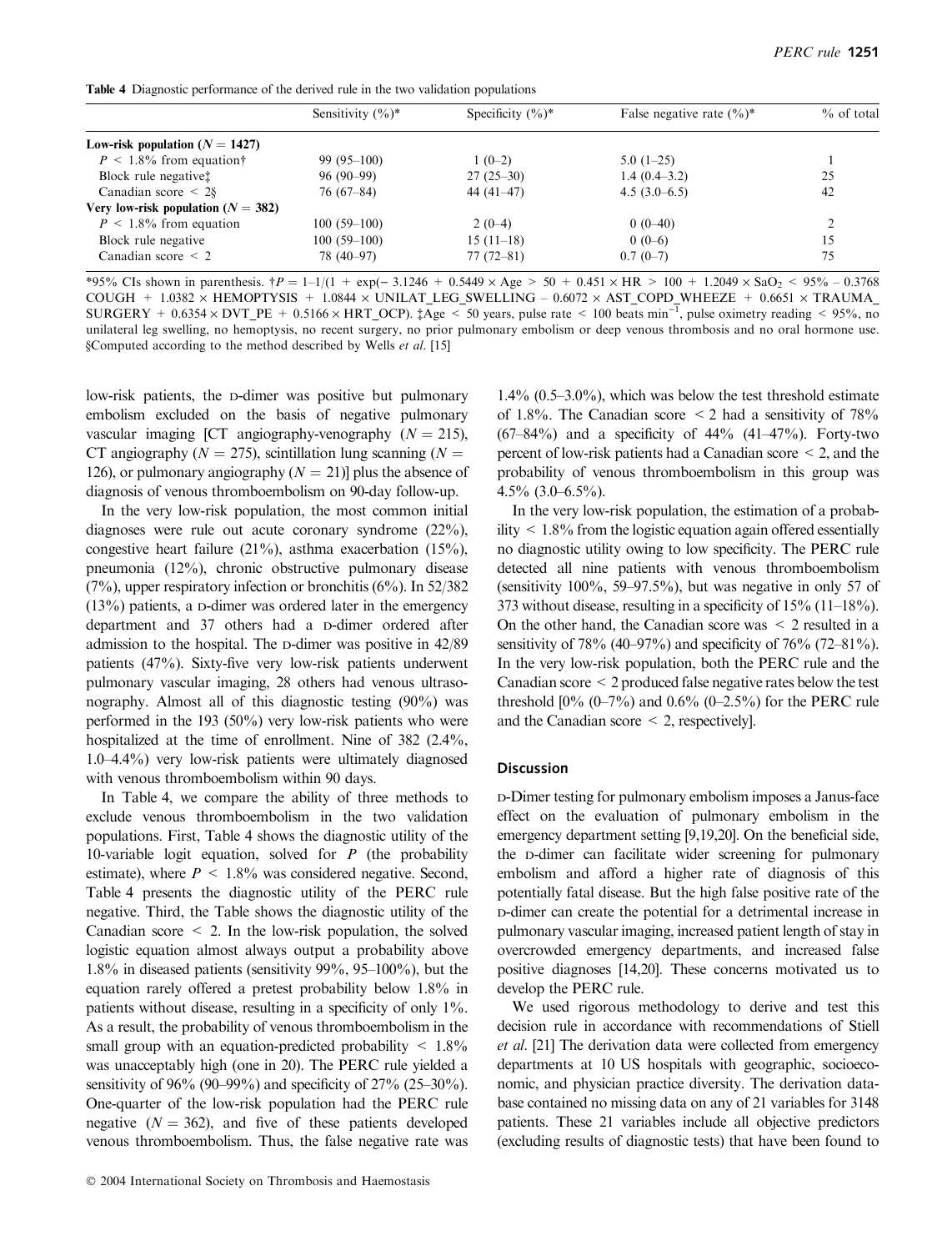be significant in previous studies of outpatients [15,22,23]. To enhance the rule's sensibility, we aimed to derive a straight-shot decision rule comprised of objective variables that can be ascertained with acceptable interobserver reproducibility at the bedside. Although immobility was significantly associated with outcome of venous thromboembolism in the derivation population, this variable was excluded secondary to low interobserver agreement. Sudden onset of symptoms was similarly excluded. Curiously, sudden onset of symptoms was a significant negative predictor of venous thromboembolism in the derivation population. This finding contrasts to work by Miniati and colleagues that found sudden onset to be positively associate with presence of pulmonary embolism [22,24]. To allow a straight negative rule, we also excluded two variables that were negatively associated with the presence of venous thromboembolism. As opposed to more complex, variableweighted scoring systems or mixed rules that contain positive and negative predictors, we believe the block rule conforms better to the clinical thinking process. We speculate that clinicians are more accustomed to the process of excluding risk factors (i.e. recognizing absence of advanced age, tachycardia, hypoxemia, etc.) rather than including negative predictors to justify not to initiating a diagnostic work up for PE.

To evaluate for possible bias or inaccuracy, we tested the rule in two validation populations (Fig. 2). The two validation populations had very different underlying probabilities of venous thromboembolism. The low-risk population represents the patient strata in which a D-dimer is often ordered: a patient at low risk for pulmonary embolism, but not low enough for the clinician to justify not ordering some type of objective test. In the low-risk group, the probability of an outcome of venous thromboembolism was low (in comparison to many published studies), even in patients when the clinicians thought pulmonary embolism was the most likely diagnosis  $(9\%, 7-11\%)$ . A substantial number of low-risk patients had 'sudden onset of symptoms' with dyspnea or pleuritic chest pain, but without abnormal vital signs or risk factors. One interpretation of these findings is that clinicians feel compelled to order a D-dimer in younger patients with dyspnea or pleuritic pain because a good explanation is often lacking, and pulmonary embolism represents a lingering, unquantifiable threat to life. In contrast, the very low risk population was an older, heterogenous group of patients for whom clinicians initially felt certain had nonthromboembolic causes of dyspnea. Only 2% of these patients developed venous thromboembolism after 90 days of surveillance. We submit that most clinicians would prefer to not order a D-dimer in patients of this ilk, but without a defensible rationale, the decision to not test may cause self-doubt.

The PERC rule was negative in one quarter of low-risk patients, and within 90 days, 1.4% of these patients developed pulmonary embolism or deep venous thrombosis – a rate less than the computed test threshold of 1.8%. In comparison, a larger proportion of low-risk patients (42%) were characterized by having a Canadian score  $\leq$  2, but the occurrence of venous thromboembolism was 4.5% in this group. This probability was significantly higher than  $1.3\%$  (0.5–2.7%) probability

associated with a Canadian score  $\leq$  2 in a multicenter validation study performed in an emergency department population with a 9.5% overall prevalence of venous thromboembolism [11]. However, in the very low-risk population, the Canadian score < 2 was helpful in as much as it was negative in 77% of patients, and the probability of venous thromboembolism in this group was 0.6%. The PERC rule was negative in only 15% of very low risk patients. Although no patient in the very low risk group with a negative PERC rule developed thromboembolism, this apparent 100% sensitivity must be interpreted with caution, given that the lower limit of the 95% CI was 59%, and the minority of very low-risk patients underwent pulmonary vascular imaging. This finding suggests that the Canadian score  $\leq 2$  is calibrated more appropriately to rule-out pulmonary embolism in a very lowrisk patient when a firm alternative diagnosis exists. The PERC rule required eight features to be absent, whereas the Canadian rule could allow any one of five risk features to be present and still yield a score < 2. Unfortunately, the Canadian score < 2 did not capture all of the patients who went on to be diagnosed with pulmonary embolism within 90 days. A pivotal point to the Canadian score lies in the question of whether all of the clinicians for the very low risk patients held a steadfast clinical viewpoint that pulmonary embolism was an unlikely diagnosis. This opinion may have changed with the influence of further testing and opinions of additional caregivers, given that onethird of very low-risk patients eventually were tested for venous thromboembolism, including five patients who underwent formal pulmonary angiography. Over 90% of these tests were performed during hospital stay immediately after enrollment.

We offer the PERC rule to compliment clinical judgement rather than replace it [25]. When Chagnon and colleagues applied the comprehensive scoring system developed by Wicki et al. the authors found that the addition of unstructured clinical suspicion of high risk complimented the Geneva score [23,26]. Kline et al. found a similar benefit to the addition of unstructured clinical suspicion of high risk added to a decision rule to determine when a patient is safe for a D-dimer based point of care protocol to rule out pulmonary embolism [13].

In any given patient, the derived block rule may be negative when a host of other factors not included in the rule may demand that the patient be tested further, such as known thrombophilia, a strong family history of thrombosis, or concurrent beta blocker use that could blunt reflex tachycardia. Likewise, clinical judgement has to be imposed for patients with borderline or indeterminate factors, such as patients with transient tachycardia, patients with amputations, massively obese patients in whom leg swelling cannot be reliably ascertained, or patients with baseline hypoxemia in whom a pulse oximetry reading < 95% is long-standing. Clearly, no decision rule is comprehensive and should not be used in isolation from other influences that make a clinician believe that pulmonary embolism is present.

We conclude that clinicians should pause before ordering a D-dimer on a patient under 50 years of age, and who has a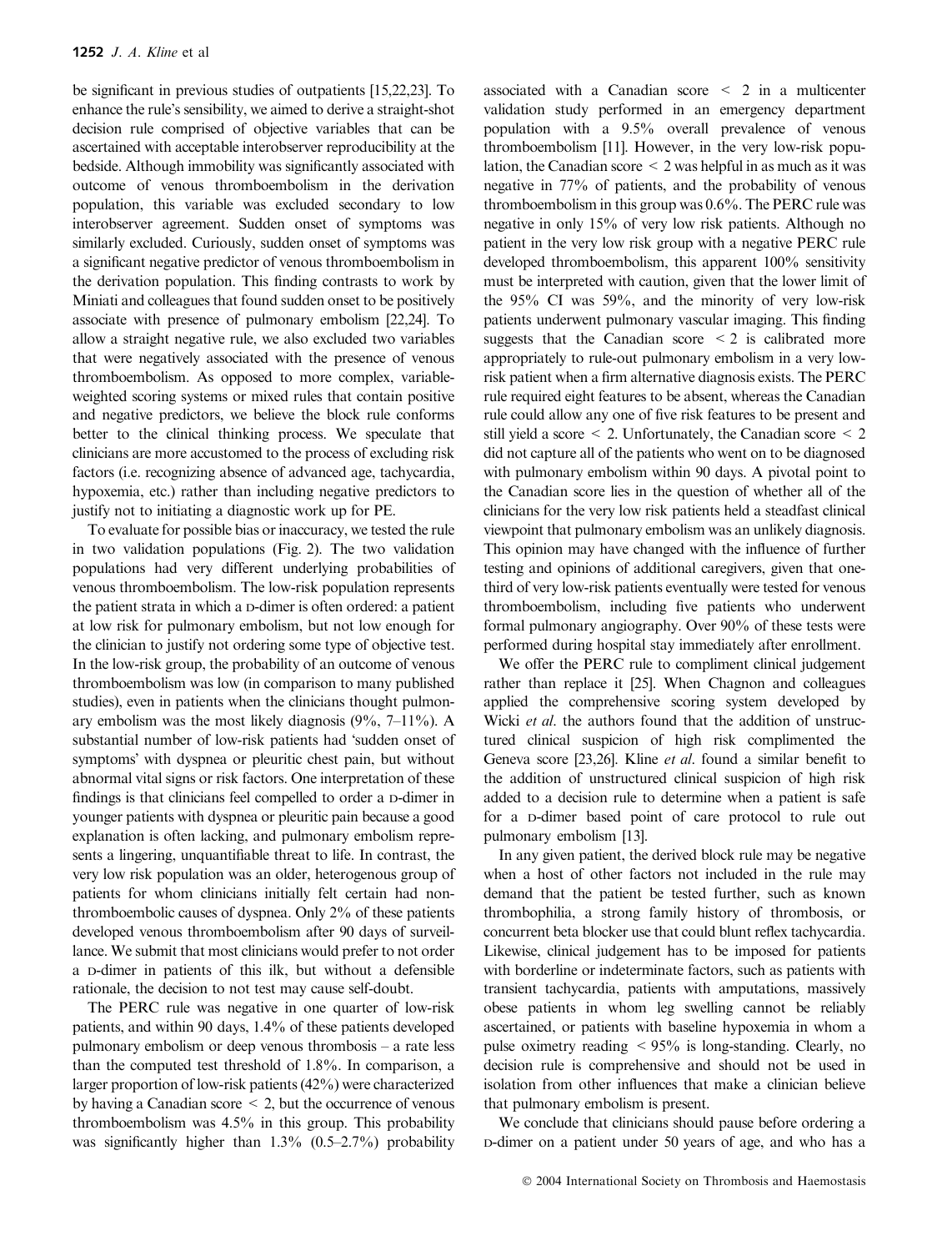pulse  $\leq 100$ , a pulse oximetry  $> 94\%$ , no unilateral leg swelling, no hemoptysis, no recent surgery and no oral hormone use. When all eight factors are negative, the pretest probability of pulmonary embolism is likely to be so low that D-dimer testing for pulmonary embolism will not yield a favorable risk–benefit ratio.

# Authors contributions

JAK, AMM, CK and DMC conceived the study. JAK, CK and DMC obtained study funding and supervised data collection including quality control. AMM and DMC contributed substantially to data collection, data entry and data analysis. JAK performed statistical analysis in consultation; JAK drafted the manuscript and all authors contributed substantially to its revision. JAK takes responsibility for the paper as a whole.

#### Acknowledgements

Participating Institutions: Barnes Hospital, St. Louis, MO; Elizabeth G. Israel, MD; Massachusetts General Hospital, Boston, MA; Christopher Kabrhel, MD; Carolinas Medical Center, Charlotte, NC; Jeffrey A. Kline MD; Detroit Receiving Hospital, Detroit, MI; Brian J. O'Neil, MD; Henry Ford Hospital, Detroit, MI; David C. Portelli, MD; Mayo Clinic, Phoenix, AZ; Peter B. Richman MD; North-western Memorial Hospital, Feinberg School of Medicine, Chicago, IL; D. Mark Courtney MD; St. Vincent Mercy Medical Center, Toledo, OH; Michael C. Plewa, MD; Carolinas Medical Center, University Hospital, Charlotte, NC; Piotr Galaska, MD; William Beaumont Hospital, Royal Oak, MI; Raymond E. Jackson, MD.

The authors wish to thank these individuals who are past or active participants in the Pulmonary Embolism Research Consortium for their contributions toward this work: Michael D. Brown, MD; Tracy McCubbin, MD; Edward A. Michelson, MD; Howard Smithline, MD; W. Baxter Webb, Carolyn Oakes, RN.

## References

- 1 McCaig LF. National Ambulatory Medical Care Survey. Emergency Department Summary 2000; 326: pp. 1–31. Hyattsville, Maryland: National Center for Health Statistics.
- 2 Heit JA, Silverstein MD, Morh D, Petterson TM, Lohse C, O'Fallon W, Melton LJ III The epidemiology of venous thromboembolism in the community. Thromb Haemost 2001; 86: 452–63.
- 3 Oger E, EPI-.GETBO SG. Incidence of venous thromboembolism: a Community-based study in western France. Thromb Haemost 2000; 83: 657–60.
- 4 Giuntini C, DiRicco G, Marini C, Melillo E, Palla A. Pulmonary embolism: epidemiology. Chest 1995; 107: 3S–9S.
- 5 Manganelli D, Palla A, Donnamaria V, Giuntini C. Clinical features of pulmonary embolism doubts and certainties. Chest 1995; 107: 25S– 32S.
- 6 Courtney DM, Kline JA. Identification of prearrest clinical factors associated with outpatient fatal pulmonary embolism. Acad Emerg Med 2001; 8: 1136–42.
- 7 Morgenthaler TI, Ryu JH. Clinical characteristics of fatal pulmonary embolism in a referral hospital. Mayo Clin Proc 1995: **70**: 417–24.
- 8 Robin ED. Overdiagnosis and overtreatment of pulmonary embolism: the emperor may have no clothes. Ann Int Med 1977; 87: 775–81.
- 9 Goldstein NM, Kollef MH, Ward S, Gage BF. The impact of the introduction of a rapid D-dimer assay on the diagnostic evaluation of suspected pulmonary embolism. Arch Int Med 2001; 161: 567– 71.
- 10 Pauker SG, Kassirer JP. The threshold approach to clinical decision making. New Engl J Med 1980; 302: 1109–17.
- 11 Wells PS, Anderson DR, Rodger M, Stiell I, Dreyer JF, Barnes D, Forgie M, Kovacs G, Ward J, Kovacs MJ. Excluding pulmonary embolism at the bedside without diagnostic imaging: management of patients with suspected pulmonary embolism presenting to the emergency department by using a simple clinical model and D-dimer. Ann Intern Med 2001; 135: 98–107.
- 12 Richman PB, Wood J, Kasper DM, Collins JM, Petri RW, Field AG, Cowles DN, Kline JA. Contribution of indirect computed tomography venography to computed tomography angiography of the chest for the diagnosis of thromboembolic disease in two United States emergency departments. J Thromb Haemost 2003; 1: 652-7.
- 13 Kline JA, Webb WB, Jones AE, Hernandez J. Impact of a clinical decision rule and a D-dimer plus alveolar deadspace measurement to rule-out pulmonary embolism in an urban Emergency Department. Ann Emerg Med (Accepted for publication  $3-2-04$ ).
- 14 Kline JA, Wells PS. Methodology for a rapid protocol to rule out pulmonary embolism in the emergency department. Ann Emerg Med 2003; 42: 266–75.
- 15 Wells PS, Anderson DR, Rodger M, Ginsberg JS, Kearon C, Gent M, Turpie AGG, Bormanis J, Weitz J, Chamberlain M, Bowie D, Barnes D, Hirsh J. Derivation of a simple clinical model to categorize patients probability of pulmonary embolism: Increasing the models utility with the SimpliRED D-dimer. Thromb Haemost 2000; 83: 416– 20.
- 16 Gardner MJ, Altman PG. Calculating CIs for proportions and their differences. In: Statistics with Confidence. London, British Medical Journal, 1989: 28–33.
- 17 Concato J, Feinstein A, Holford T. The risk of determining risk with multivariable models. Ann Emerg Med 1993; 118: 201–10.
- 18 Lanis R, Koch G. The measurement of observer agreement for categorical data. Biometrics 1977; 33: 159–74.
- 19 Kline JA, Jones AE. Availability of technology to evaluate for pulmonary embolism in academic emergency departments in the United States. J Thromb Haemost 2003; 11: 2240–2.
- 20 United States General Accounting Office. Hospital Emergency Departments: Crowded Conditions Vary among Hospitals and Communities. GAO *#*03–460. Washington, DC, US Govt: 2003.
- 21 Stiell IG, Wells GA. Methodologic standards for the development of clinical decision rules in emergency medicine. Ann Em Med 1999; 33: 437–47.
- 22 Miniati M, Monti S, Bottai M. A structured clinical model for predicting the probability of pulmonary embolism. Am J Med 2003; 114: 173–9.
- 23 Wicki J, Perneger T, Junod A, Bounameaux H, Perrier A. Assessing clinical probability of pulmonary embolism in the emergency ward: a simple score. Arch Inter Med 2001; 161: 92-7.
- 24 Miniati M, Prediletto R, Formichi B, Marini C, Di Ricco G, Tonelli L, Allescia G, Pistolesi M. Accuracy of clinical assessment in the diagnosis of pulmonary embolism. Am J Resp Crit Care Med 1999; 159: 864–71.
- 25 Feinstein AR. Clinical judgment' revisited: the distraction of quantitative models. Ann Int Med 1994; 120: 799–805.
- 26 Chagnon I, Bounameaux H, Aujesky D, Roy PM, Gourdier AL, Cornuz J, Perneger T, Perrier A. Comparison of two clinical prediction rules and implicit assessment among patients with suspected pulmonary embolism. Am J Med 2002; 113: 269-75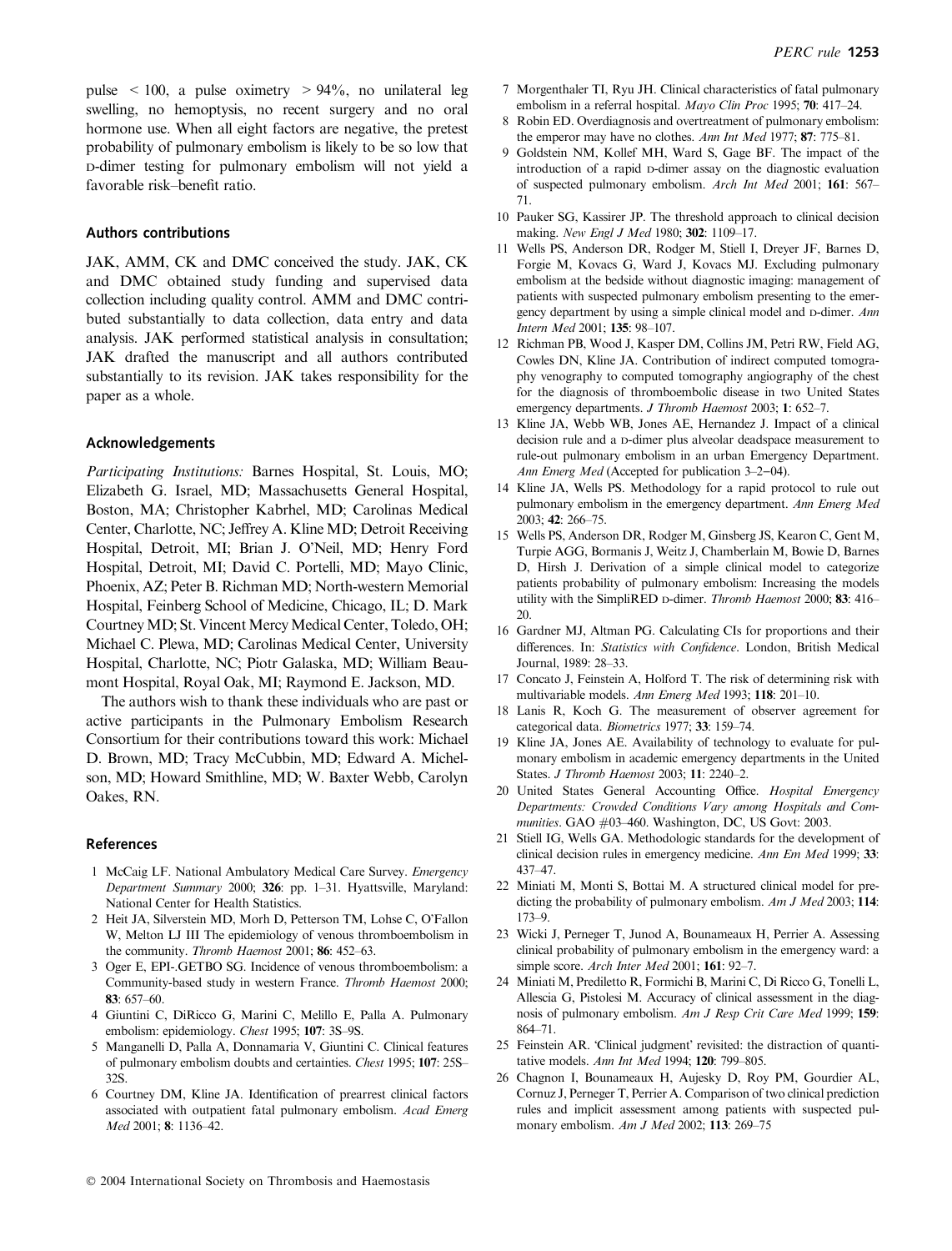## Appendix

## I. Dictionary of variables

| Pulse rate (beats $min^{-1}$ )  | Measured off of the pulse oximetry device or ECG monitor                                                                 |
|---------------------------------|--------------------------------------------------------------------------------------------------------------------------|
| Systolic blood pressure (mmHg)  | Measured from cuff sphygmomanometry using the oscillimetric method on FDA approved devices                               |
| Room air pulse oximetry $(\% )$ | Oximetry derived from dual wavelength (680/805 nm) measurement; probe on the fingertip or earlobe                        |
| Categorical variables           |                                                                                                                          |
| $VTE +$                         | Outcome of treated PE or DVT within 90 days of evaluation                                                                |
| Female gender                   | Biological sex                                                                                                           |
| Dyspnea                         | Patient admission to any type of shortness of breath prompting hospital visit                                            |
| Cough                           | Any cough in the past week                                                                                               |
| Pleuritic chest pain            | Non substernal chest pain that increases with a deep inhalation                                                          |
| Substernal chest pain           | Any substernal chest pain                                                                                                |
| Sudden onset of symptoms        | Abrupt, non-gradual onset                                                                                                |
| Syncope                         | Any nontraumatic loss of consciousness prompting ED visit                                                                |
| Hemoptysis                      | Patient report of coughing up any blood in past week                                                                     |
| Unilateral leg swelling         | Asymmetrical calfs when the legs are raised by the heels off of the bed by the examiner                                  |
| Asthma, COPD or active wheezing | Prior history of inhaler use for either asthma, or 'emphysema' or current wheezing ausculated on<br>physical examination |
| Current smoker                  | Any cigarette use within last 2 weeks                                                                                    |
| Recent surgery or trauma        | Either surgery or trauma requiring treatment with general anesthesia in the previous 4 weeks                             |
| Immobility                      | Generalized whole body immobility $> 48$ h or plaster or external fixator limb stabilization                             |
| Prior PE or DVT                 | Personal history of PE or DVT requiring treatment                                                                        |
| Prior or current malignancy     | Any history of malignancy raising the possibility of current hypercoagulability                                          |
| Hormone use                     | Oral contraceptives, hormone replacement or estrogenic hormones use in males or female patients                          |
| Pregnancy or post partum        | Post-partum $=$ within 4 weeks of delivery                                                                               |
|                                 |                                                                                                                          |

# II. Computation of test threshold

The test threshold is computed using the CT angiogram as the diagnostic test [1]. The risk of CT angiography is primarily related to the incidence of life-threatening complications from receiving contrast media plus the small risk of cancer from radiation exposure. The risk of life-threatening anaphylactoid reaction or severe pulmonary edema requiring intubation, or need for hemodialysis after a 150 mL dye load is about 1 in 2000 ( $R_t = 0.0005$ ). It has been estimated that the composite absolute increase in risk of malignancy induced by the radiation dose of CT angiography (2.4–3.0 mSv) is 1.5/15 000 [2,3]. Metaanalyses indicate that the sensitivity of CT angiography is approximately 85% ( $P_{\text{pos}/d} = 0.85$ ), and approximately 10% of scans are false positives  $(P_{\text{pos/nd}} = 0.1)$  [4,5]. The only randomized controlled trial of anticoagulation vs. placebo performed demonstrated a 20% absolute reduction in the outcome of death [6]. After either 6 weeks or 6 months of anticoagulation, patients randomized to placebo have a 17– 18% rate of composite outcome of death or recurrence of PE, vs. 7–9% in patients treated with continued low-dose warfarin [7,8]. Based upon these data sources,  $B_{rx} = 0.15$ . The risk of major hemorrhage with treatment with warfarin for six months is about 1.7%  $(R_{rx} = 0.017)$  [9].

$$
T_{\rm t} = (P_{\rm pos/nd} \times R_{\rm rx} + R_{\rm t})(P_{\rm pos/nd} \times R_{\rm rx} + P_{\rm pos/d} + B_{\rm rx})
$$
  

$$
T_{\rm t} = (0.1 \times 0.017 + 0.00006)/(0.1 \times 0.017 + 0.85 \times 0.15)
$$
  

$$
= 1.8\%
$$

The interpretation of this number is that patients with a pretest probability below 1.8% should not undergo D-dimer

testing, because a positive D-dimer result would mandate CT angiography, and the probability of harm will outweigh the probability of benefit in this patient. One immediate question that follows is whether the 1.8% estimate should then be increased to consider the fraction of patients in whom imaging could be avoided by a negative D-dimer test. However, this step would introduce the possibility of a false negative D-dimer and the attendant consequences of untreated venous thromboembolism. For purpose of computing a test threshold, the most valid way to eliminate this possibility is to set the D-dimer cutoff point to a concentration that would produce essentially no false negative results. Drawing from published data on quantitative D-dimer testing, where appropriate reference intervals or receiver operating characteristic curve data are presented, the threshold would have to be set below 100 FEU mL<sup>-1</sup>, which would cause  $> 95\%$  of p-dimer tests to be 'positive' with either the enzyme-linked immunoassay or immunoturbidimetric format [10–14]. Accordingly, the test threshold was not adjusted upward to consider the effect of interposing the D-dimer between clinical assessment and CT angiography.

#### Appendix reference list

- 1 Kline JA, Jones AE. Availability of technology to evaluate for pulmonary embolism in academic emergency departments in the United States. J Thromb Haemost 2003; 11: 2240–2.
- 2 Begemann PG, Bonacker M, Kemper J, Guthoff AE, Hahn KE, Steiner P, Adam G. Evaluation of the deep venous system in patients with suspected pulmonary embolism with multidetector CT. a prospective study in comparison to Doppler sonography. J Comp Assist Tomogr 2003; 27: 399–409.